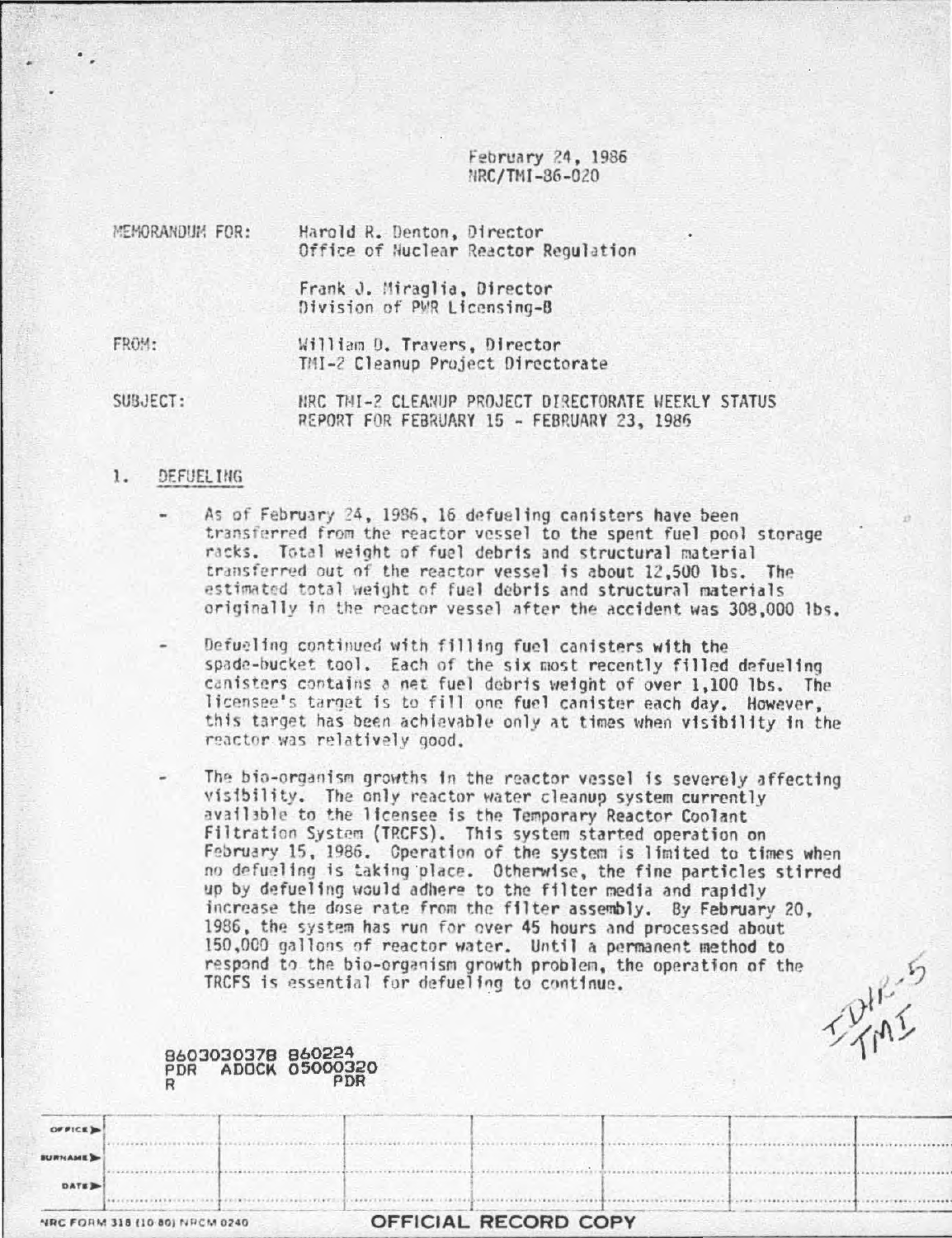Harold R. Denton Frank J. Miraglia

# $2.$ PLANT STATUS

- The reactor remains in long term cold shutdown, vented to atmosphere.
- The reactor vessel head is in storage on the 347' elevation. The plenum is on its storage stand in the deep end of the fuel transfer canal. A dam is installed between the deep and shallow ends of the transfer canal, permitting a 20 foot depth (about 5 feet over the the of the plenum).
- Reactor Coolant System (RCS) cooling is by natural heat loss to the reactor building atmosphere. Calculated reactor decay heat is near 10.7 kilowatts. Incore thermocouple readings range from 71°F to 96°F, averaging 81°F.
- The average reactor building temperature is 50°F. The reactor building airborne activity at the defueling platform is 6.7 E-8 uCi/cc Tritium and 5.4 E-11 UCi/cc particulates, predominately  $C$ esium-137.
- The reactor vessel and modified internal indexing fixture are flooded to the 327'6" elevation which is 15} feet above the core region top. The defueling platform is mounted above the internals indexing fixture.

### $3.$ **HASTE MANAGEMENT**

- The Submerged Demineralizer System (SDS) commenced processing batch 127, Fuel Transfer Canal Recycle through both trains.
- EPICOR II remained shutdown.
- Total volume processed through SOS to date is 3,582,029 gallons, and the total volume processed through EPICOR II is 2,822,953 gallons.

## DOSE REDUCTION/RECONTANINATION 4.

Average general area radiation dose rate is 40 mrem per hour on the 347' level of the reactor building and is 67 mrem per hour on the 305' level of the reactor building. The average dose rate to workers on the defueling work platform is 8 mram per hour.

#### $5.$ ENVIROHMENTAL HONITORING

- US Environmental Protection Agency (EPA) sample analysis results show TMI site liquid effluents to be in accordance with regulatory limits, NRC requirements, and the City of Lancaster Agreement.
- THI water samples taken by EPA at the plant discharge to the river consisted of seven daily composite samples taken from February 1 through February 8, 1986. A gamma scan detected no reactor related activity.
- The Lancaster water sample taken at the water works intake and analyzed by EPA consisted of a seven day composited sample taken from February 2 through February 8, 1986. A gamma scan detected no reactor related radioactivity.

|  |  |  | $\rightarrow$ DATE) |  |
|--|--|--|---------------------|--|
|  |  |  |                     |  |
|  |  |  |                     |  |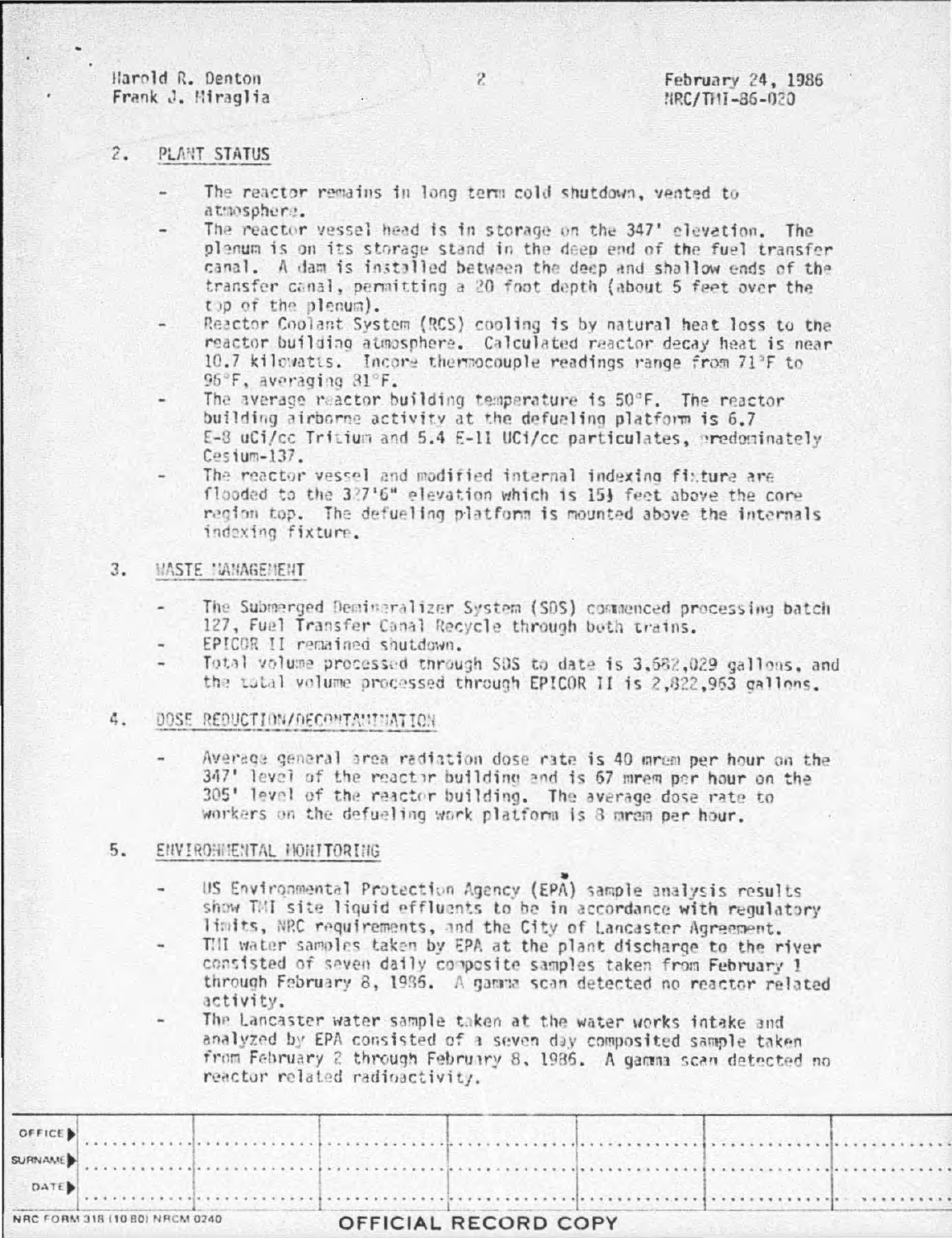Harold R. Denton Frank J. Miraglia

The NRC outdoor airborne particulate sampler at the TMI site collected a sample between February 12, and February 19, 1936. No reactor related radioactivity was detected. Analysis showed Iodine-131 and Cesium-137 concentrations to be less than the lower limits of detectability.

## 6. REACTOR BUILDING ACTIVITIES

Initial defueling of the reactor core is in progress.

# $7.$ AUXILIARY AND FUEL HANDLING BUILDING ACTIVITIES

- Installation of the balance of Defueling Water Cleanup System (DWCS) and canister dewatering system continued.
- Spent Fuel Pool "A" has been flooded to a depth of about 20 feet (about 5 feet above the top of the fuel canister storage racks).
- Preparations are being made for decontamination in the Seal Injection Room, 281' auxiliary building.

## NRC EVALUATIONS IN PROGRESS 8.

- Technical Specification Change Request number 49.
- Recovery Operations Plan Change number 31.
- SDS Technical Evaluation and System Description Update.
- Core Stratification Sample Safety Evaluation.
- Defueling Water Cleanup System Technical Evaluation Report, Revision 7.
- Containment Air Control Envelope Technical Evaluation Report, Revision 5.
- Solid Waste Facility Technical Evaluation Report.
- Reactor Building Sump Criticality Safety Evaluation Report.

original signed by C.J. Cowgill for

William D. Travers Director THI-2 Cleanup Project Directorate

|                                | SURNAME) |                      |  |  |
|--------------------------------|----------|----------------------|--|--|
|                                | DATE)    |                      |  |  |
| NRC FORM 318 (10 80) NRCM 0240 |          | OFFICIAL RECORD COPY |  |  |